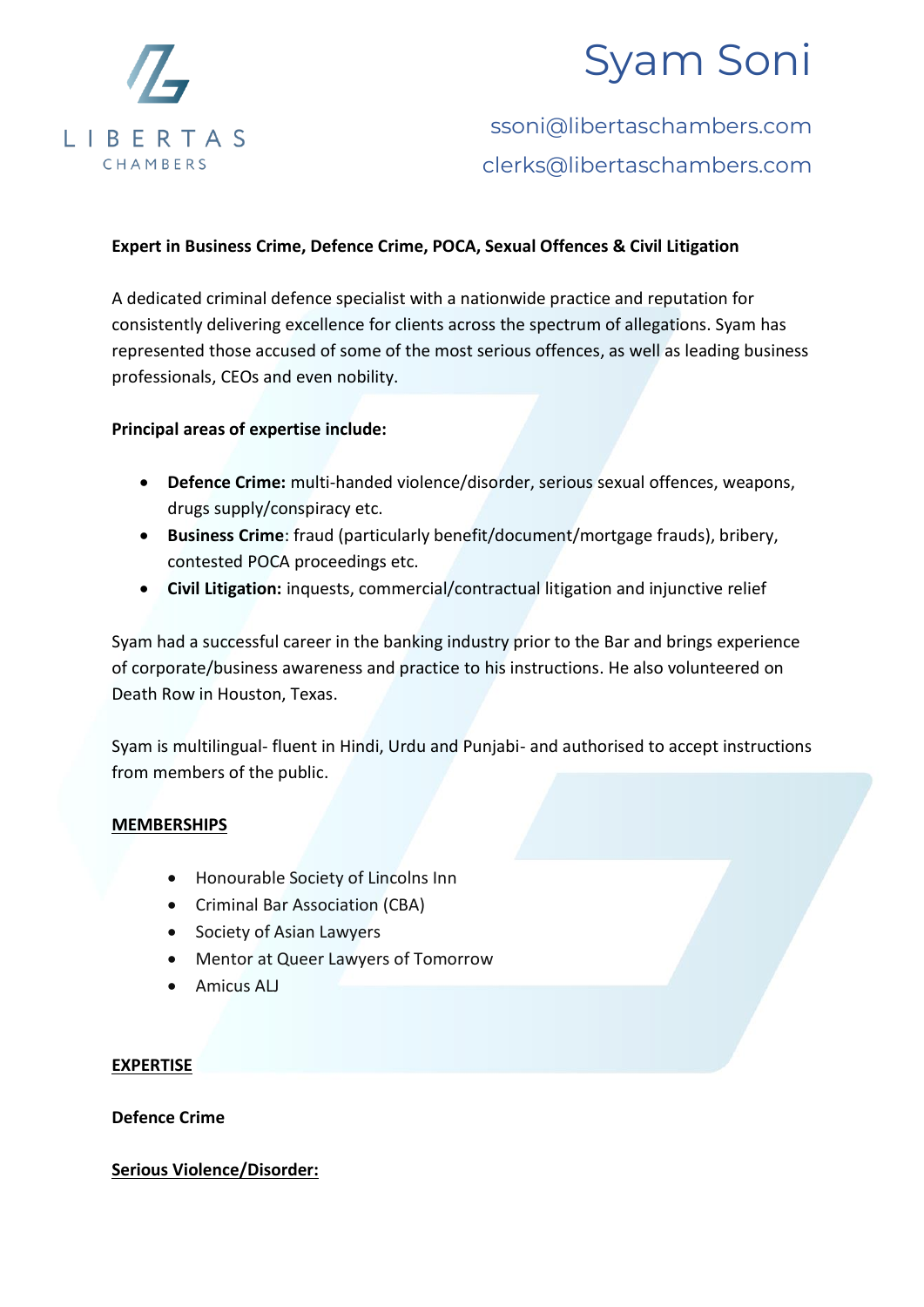



### ssoni@libertaschambers.com clerks@libertaschambers.com

- R v S & Others (Worcester CC, ongoing): multi-handed violent disorder resulting in substantial damage and serious injury
- R v F (Birmingham CC, ongoing): s.18- defending woman accused of serious 'glassing' in busy bar
- R v S (Luton CC, 2021): acquittal involving 6 allegations of violence- including against emergency workers- and damage
- R v S (Basildon CC, 2021): acquittal of vulnerable man with severe mental and physical health issues
- R v W & W (Isleworth CC, 2021): s.18- legal argument led to discharge of jury where D accused of causing life-changing injuries. Retrial due 2022
- R v B (Kingston CC, 2021): s.18- defended woman with complex mental health difficulties accused of throwing boiling water into the face of a care assistant
- R v K & Others (Leeds CC, 2019): s.18- case involved multiple, complex, legal arguments (LPP, PII, hearsay, disclosure, bad character *etc*.)
- R v G (Central Criminal Court, 2019): secured bail for murder accused

#### **Weapons:**

- R v S (Norwich CC, 2021): acquittal concerning possession of blades where a conviction would have resulted in serious reputational harm to D
- R v S (Isleworth CC, 2021): acquittal in serious violent disorder (later affray) involving 25 people armed with swords in a residential neighbourhood
- R v G (Brighton CC, 2020): acquittal where D charged with having bladed articles and had numerous convictions for the same offence
- R v L (Wood Green CC, 2019): defended youth charged with armed robberies involving an imitation firearm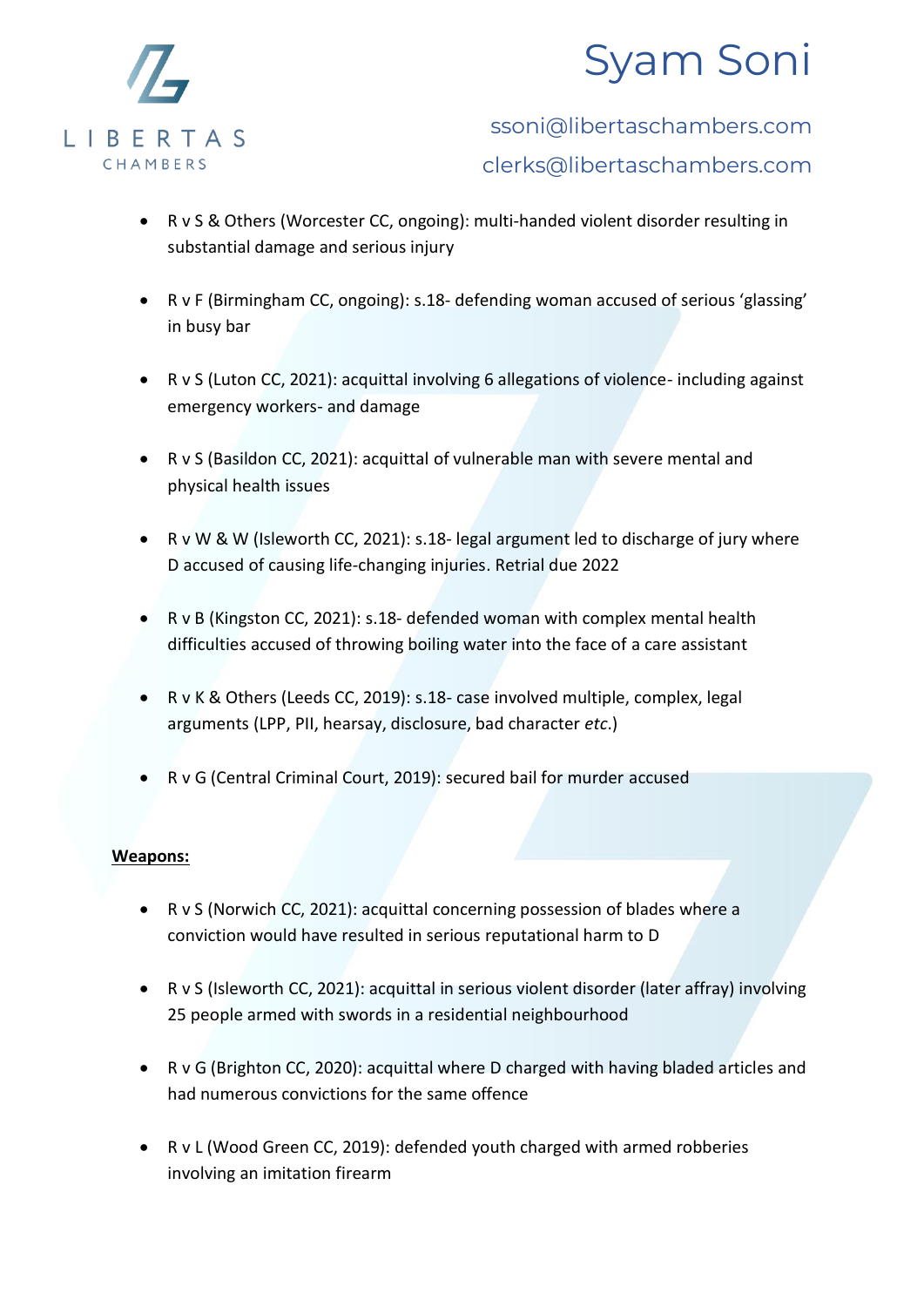

# Syam Soni

ssoni@libertaschambers.com clerks@libertaschambers.com

#### **Sexual Offences:**

- R v C (York CC, ongoing): rape allegation where D is said to have made a confession. Secured jury discharge (retrial due 2022)
- C (ongoing): instructed pre-charge to advise rape suspect
- R v C (Basildon CC, 2021): represented defendant charged with possessing indecent and extreme images. Avoided Newton Hearing and secured community order where custody otherwise inevitable
- R v P (Isleworth CC, 2021): instructed in case involving online 'paedophile hunters'
- R v S (Bradford CC, 2018): defended youth accused of serious sexual assaults

#### **Drugs:**

- R v A (Isleworth CC, ongoing): defending man accused of PWITS Class A where D has relevant previous convictions
- R v M (Snaresbrook CC, 2021): secured suspended sentence for PWITS Class A where the expectation was that D would receive a sentence of immediate custody of significant length
- R v L (Snaresbrook CC, 2021): trial of historic drugs offences (PWITS Class A)
- R v C (Guildford CC, 2021): trial of PWITS Class A where the case turned around the definition of a 'prison'

#### **Business Crime:**

• R v O (Basildon CC, ongoing): defending client charged with complex documentfalsification fraud